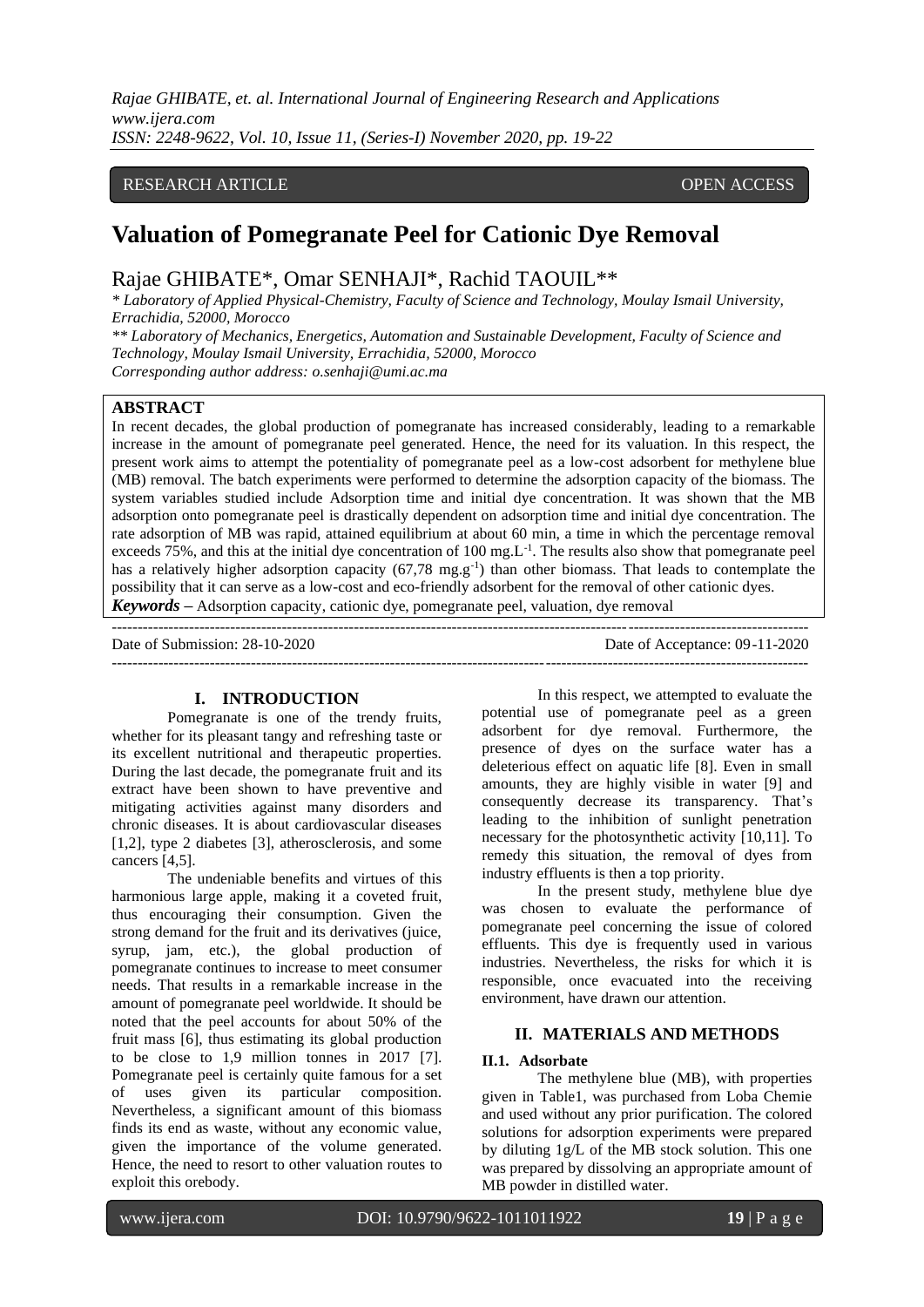| Table 1. Properties of methylene blue |                        |  |
|---------------------------------------|------------------------|--|
| Characteristic                        | <b>Identification</b>  |  |
| Synonym                               | Basic Blue 9           |  |
| Chemical formula                      | $C_{16}H_{18}CIN_3S_3$ |  |
| C. I. Number                          | 52015                  |  |
| Molecular weight                      | 319,859 g/mol          |  |
| pH                                    | 5,95                   |  |
| $\lambda$ max                         | 660-665 nm             |  |

#### **II.2. Preparation of pomegranate peel**

Once separated from the fruit, pomegranate peel was rinsed thoroughly with distilled water and placed under direct sunlight for about twenty days until they become hard and give up all the moisture. Then these fragments were crushed. Afterward, to remove hydrolyzable tannins and any other impurities, the obtained powder was washed several times with distilled water until the supernatant was free of color. The decanted powder was dried at 60 °C for 48 h, then stored in a desiccator until use.

#### **II.3. Adsorption experiments**

Batch adsorption experiments were conducted for MB removal from aqueous solutions. They were carried out in copped conical flasks by introducing 0,1 g of pomegranate peel into 50 mL of the MB solution with an initial concentration  $C_0$ , without adjustment of the initial pH. These suspensions were maintained under magnetic stirring at an agitation speed of 300 rpm (Fig.1). After reaching equilibrium, the suspensions were centrifuged at 3800 rpm for 5 min. Then the MB concentrations in the supernatant solutions were<br>analyzed using a double beam UV-Vis analyzed using a spectrophotometer at 665 nm.



**Figure 1.** Adopted operating procedure for MB adsorption

All experiments were conducted at least twice times and the values were expressed on average. The adsorption rate (%R) and the adsorption capacity (*qe*) were calculated by the following equations, respectively:

$$
\%R = \frac{(C_0 - C_e)}{C_0} \cdot 100\tag{1}
$$

$$
q_e = \frac{(C_0 - C_e)}{m} \cdot V \tag{2}
$$

where  $C_0$  and  $C_e$  are initial and equilibrium MB concentrations (mg/L), respectively. *V* is the volume of dye solution (L), and *m* is the mass of adsorbent  $(g)$ .

## **III. RESULTS AND DISCUSSION**

#### **III.1. Adsorption time effect**

The effect of reaction time on the adsorption capacity of MB onto pomegranate peel is shown in Fig.2. In the first 10 min, the adsorption rate increased rapidly and reached more than 60%. However, when the reaction time exceeded 10 min, the adsorption rate of MB increased slowly up to reach its equilibrium at about 60 min. Indeed, at this reaction time, the adsorption rate of MB is in the order of 75%. This observation can be attributed to the large number of active sites at the first stage, but over time they were progressively occupied, which leads to no more difference in the adsorption rate. A similar trend was also observed in previous work [12–14].

Furthermore, to investigate the effect of initial dye concentration, the adsorption time was set to 120 min, which is more than sufficient time to reach equilibrium.



**Figure 2.** Time effect on the adsorption rate

#### **III.2. Initial dye concentration effect**

The effect of initial dye concentration on the MB adsorption was investigated over a concentration range of  $100 - 500$  mg. L<sup>-1</sup>; while keeping every operating parameter constant. Fig.3 outlines that the adsorption rate of MB decreased significantly when the initial MB concentration increased. This observation can be explained by the availability of unoccupied binding sites on pomegranate peel at low initial dye concentrations. While at higher concentrations, the binding sites are almost completely covered, reducing the percentage of dye removal from aqueous solution.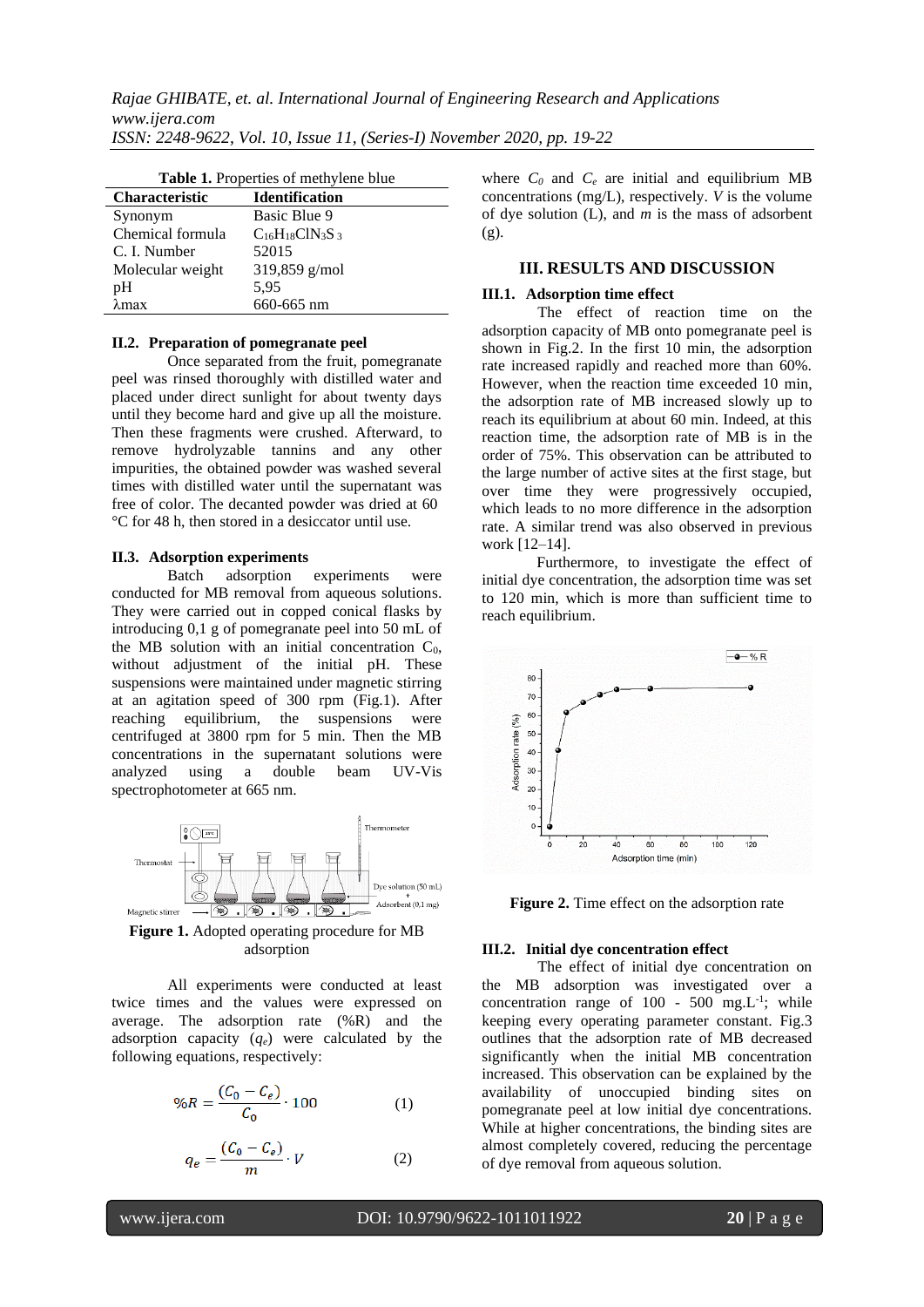

#### **Figure 3.** Initial dye concentration effect on the adsorption rate

In contrast to the adsorption rate, Fig. 4 shows that the adsorption capacity increased significantly when the initial MB concentration increased up to  $400 \text{ mg.L}^{-1}$ . That can be related to the enhance of driving force due to the concentration gradient [15]. Moreover, the maximum adsorption capacity was  $67,78$  mg.g<sup>-1</sup>. The same findings were also observed by other researchers [16].



**Figure 4.** Initial dye concentration effect on the adsorption capacity

#### **III.3. Adsorption capacity comparison**

To further evaluate the performance of pomegranate peel for MB removal, it seemed judicious to compare its adsorption capacity with that of other biomass cited in the literature. Table 2 shows that pomegranate peel has a relatively greater adsorption capacity than others. That leads to contemplate the possibility that it can serve as a lowcost and eco-friendly adsorbent for the removal of other cationic dyes.

| <b>rapic 2.</b> Comparison or adsorption capacities or |                             |           |  |
|--------------------------------------------------------|-----------------------------|-----------|--|
| various biomass towards MB                             |                             |           |  |
| <b>Biomass</b>                                         | $q_e$ (mg.g <sup>-1</sup> ) | Reference |  |
| Pomegranate peel                                       | 67,78                       | This work |  |
| Orange albedo                                          | 77.79                       | $[17]$    |  |
| Soursop residues                                       | 55,40                       | [18]      |  |
| Sugarcane bagasse                                      | 17,43                       | [18]      |  |
| Cortaderia selloana                                    | 34,48                       | [19]      |  |
| flower spikes                                          |                             |           |  |
| Wheat straw                                            | 60,66                       | [20]      |  |
| Rice husk                                              | 40,59                       | [21]      |  |
| Peanut hull                                            | 68,03                       | [22]      |  |
| Raw date pits                                          | 80,29                       | [23]      |  |
| Banana peel                                            | 20,80                       | [24]      |  |
| Orange peel                                            | 18,60                       | 241       |  |
|                                                        |                             |           |  |

# **Table 2.** Comparison of adsorption capacities of

# **IV. CONCLUSION**

The present study reveals that pomegranate peel is an efficient and effective adsorbent for MB removal from aqueous solutions. The adsorption behavior of this cationic dye onto pomegranate peel was found to be drastically dependent on adsorption time and initial dye concentration. The rate adsorption of MB was rapid, attained equilibrium at about 60 min, a time in which the percentage removal exceeds 75%, and this at the initial MB concentration  $100 \text{ mg.L}^{-1}$ . The results gained from this study also show that pomegranate peel has a relatively higher adsorption capacity  $(67,78 \text{ mg} \cdot \text{g}^{-1})$ than other biomass cited in the literature, highlighting the potentiality of this substrate for MB retention. Thus, this route of pomegranate peel valuation seems to be a win-win strategy that challenges the problem of dyes from industry effluents.

#### **REFERENCES**

- [1] A. Al-Jarallah, F. Igdoura, Y. Zhang, C.B. Tenedero, E.J. White, M.E. MacDonald, S.A. Igdoura, B.L. Trigatti, The effect of pomegranate extract on coronary artery atherosclerosis in SR-BI/APOE double knockout mice, *Atherosclerosis. 228 (2013) 80–89.*
- [2] S. Hamoud, T. Hayek, N. Volkova, J. Attias, D. Moscoviz, M. Rosenblat, M. Aviram, Pomegranate extract (POMx) decreases the atherogenicity of serum and of human monocyte-derived macrophages (HMDM) in simvastatin-treated hypercholesterolemic patients : a double-blinded, placebocontrolled, randomized, prospective pilot study, *Atherosclerosis. 232 (2014) 204–210*.
- [3] S. Banihani, S. Swedan, Z. Alguraan, Pomegranate and type 2 diabetes, *Nutr. Res. 33 (2013) 341–348.*